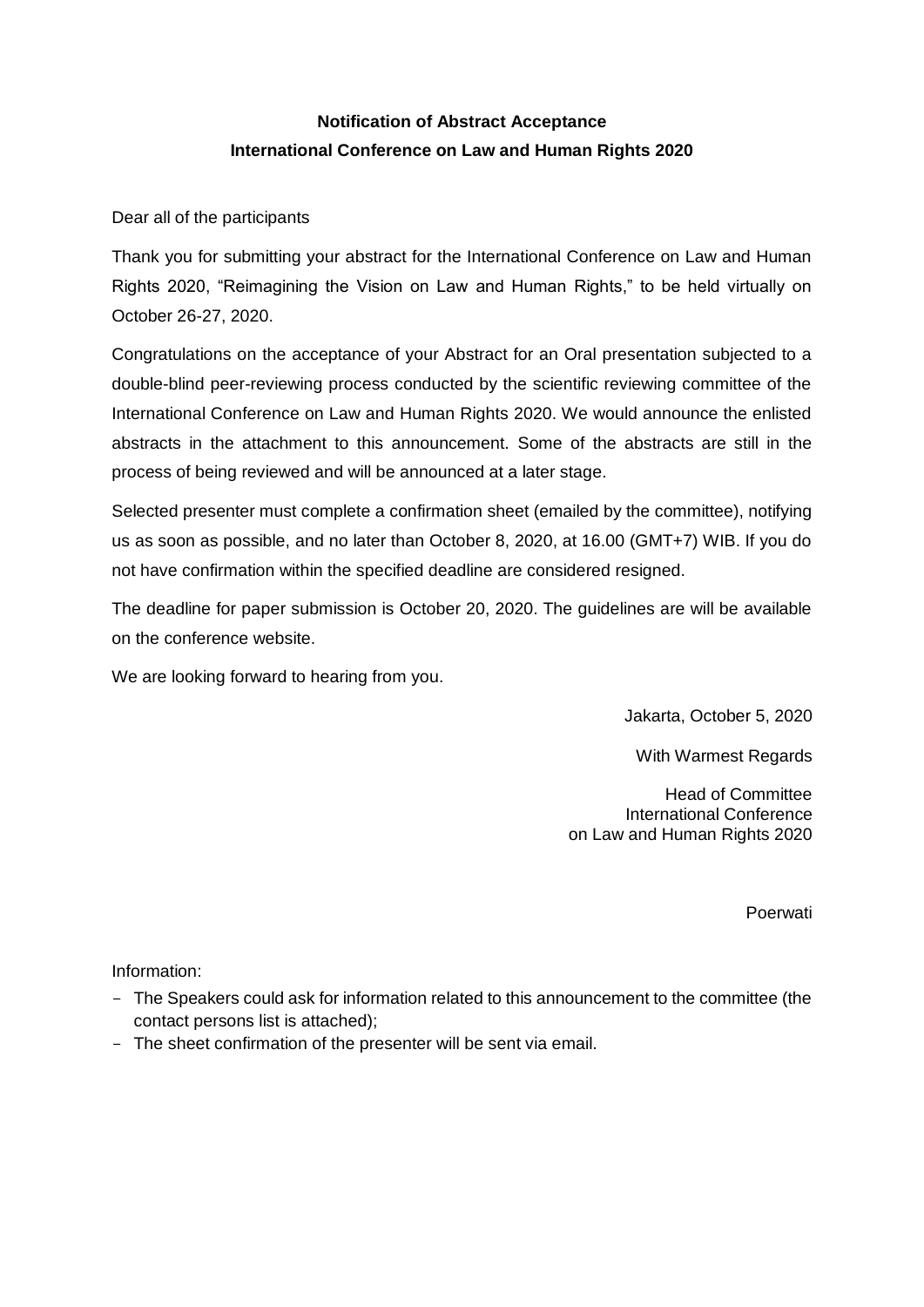## **Attachment to Announcement of Abstract Acceptance International Conference on Law and Human Rights 2020**

| No.            | <b>Title</b>                                                                                                                                | <b>Principal Author</b>         |
|----------------|---------------------------------------------------------------------------------------------------------------------------------------------|---------------------------------|
| 1.             | The Effectiveness of Application of Diversi During<br>The Covid-19 Pandemic Period<br>in<br>Balai<br>Pemasyarakatan Kelas II Pekalongan     | Royyan Mahmuda Al'Arisyi Daulay |
| 2.             | Restorative Justice: A Better Alternative to<br><b>Reduce Recidivism</b>                                                                    | Vita Mahardhika                 |
| 3.             | Settlement of Consumer Disputes Through<br>Virtual Mediation, Especially On Banking And<br><b>Buying Services On Line</b>                   | <b>Henry Donald</b>             |
| 4.             | Constructing Human Rights Justicibility in Human<br>Rights Courts in Indonesia                                                              | Oksimana Darmawan               |
| 5.             | Community Involvement Strategies in Quality<br>Legal Counseling                                                                             | Oki Wahju Budijanto             |
| 6.             | Legitimation Of Qanun in The Indonesian Law<br>System                                                                                       | Ahyar Ari Gayo                  |
| 7 <sub>1</sub> | The Opportunities to Obtain Tradisional Fisheries<br>Rights For Aceh Traditional Fishermen                                                  | Sulaiman                        |
| 8.             | Restorative Justice In The Settlement of Cases<br>Through Formal Traditional Institutions in The<br>Gayo Community of Aceh Province         | Mohd Din                        |
| 9.             | Mapping The Social Movement Pattern During<br>Covid-19 Outbreaks with The Twitter Metadata by<br>Using Social Network Analysis (SNA) Method | Mohammad Bahri                  |
| 10.            | Implementation of Business and Human Rights<br>Principles in Palm Oil Companies in Aceh<br>Province                                         | Khairani                        |
| 11.            | The Psychological Dynamics of Prisoners<br>Undergoing Assimilation Program During The<br>COVID-19 Pandemic                                  | <b>Khoirun Nisak</b>            |
| 12.            | Prevention of Corona Virus in Over Capacity<br><b>Prisons</b>                                                                               | Ejo Imandeka                    |
| 13.            | The Strategic Role of Correctional Advisers in<br>The Implementation of Narcotics Rehabilitation<br>for Prisoners                           | <b>Insan Firdaus</b>            |
| 14.            | Experiment Study of The Effectiveness of<br>Assertive Writing Therapy on Children's Self-                                                   | Galih Ismoyo Yantho             |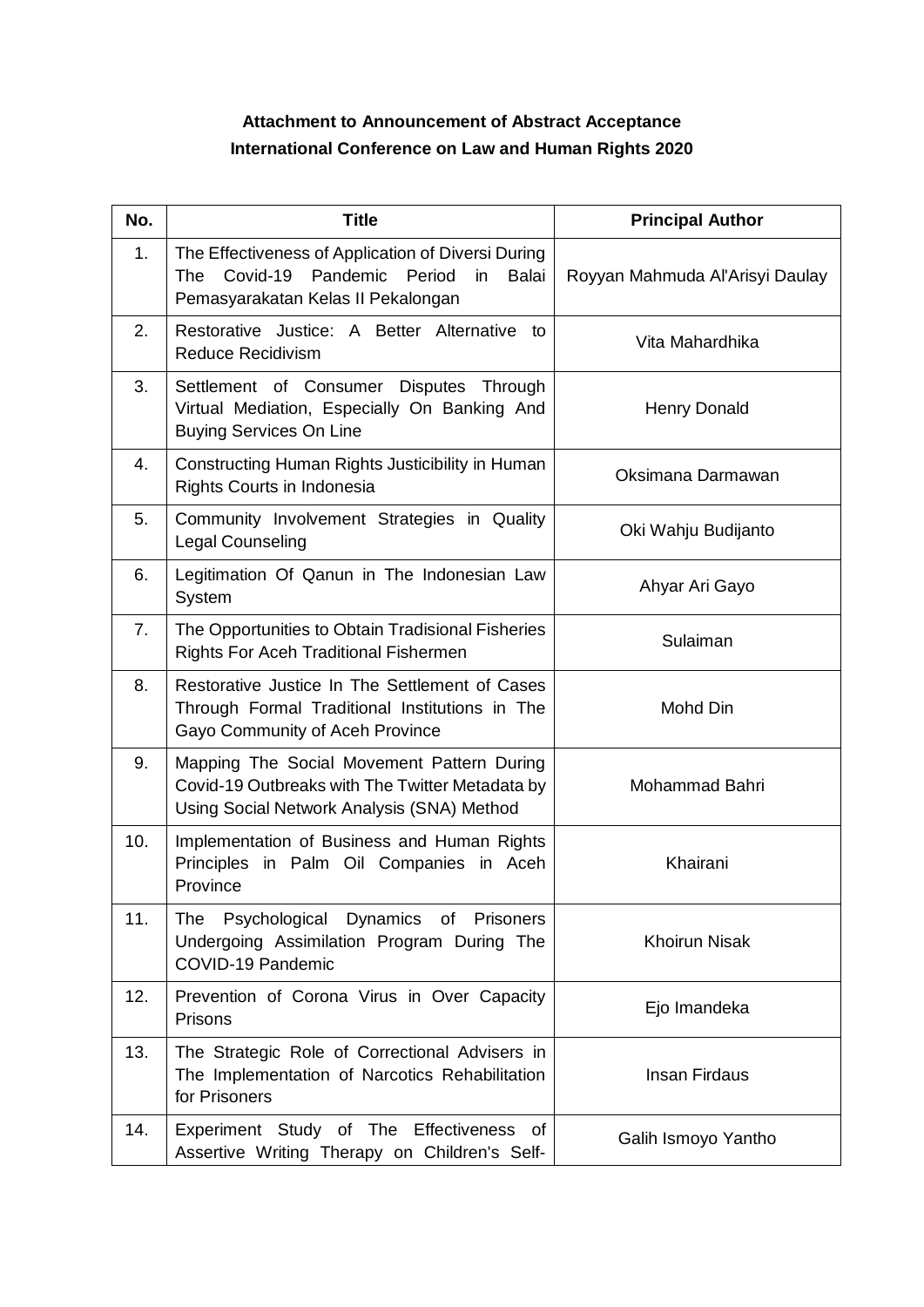|     | The Tangerang<br>Juvenile<br>Acceptance<br>in<br>Correctional Facility (Lpka) Facing Covid 19                                                                                                                            |                     |
|-----|--------------------------------------------------------------------------------------------------------------------------------------------------------------------------------------------------------------------------|---------------------|
| 15. | Do Brokenhome's Family Contribute to Drugs<br>Abuse in Correctional The Most?                                                                                                                                            | Ahmad Jazuli        |
| 16. | Validity and Legal Protection of Defendant in The<br><b>Online Trial System</b>                                                                                                                                          | Nisya               |
| 17. | The Implementation of Criminal Procedure in<br>Judicial Process During The Covid-19 Pandemic                                                                                                                             | Nevey Varida Ariani |
| 18. | The Implementation of The Rights of Defendant<br>in The Virtual Court Examination in The Age of<br>Covid-19 Pandemic Era At Banda Aceh State<br>Court                                                                    | Suhaimi             |
| 19. | Influencer And Consumer Protection: Towards A<br>Better Practice of Social Media Influencer                                                                                                                              | Annisa Ridwan       |
| 20. | Collaborative Efforts in Handling Foreigners<br>Stranded in Indonesia During The Covid-19<br>Pandemic                                                                                                                    | Koesmoyo Ponco Aji  |
| 21. | Children Inequality Due to International Migration                                                                                                                                                                       | Lukman Supriadi     |
| 22. | The Covid-19 Pandemic And Its Implications for<br>Passport Services in Indonesia                                                                                                                                         | Tony Yuri Rahmanto  |
| 23. | The Development Model of Enactment of Village<br>Regulation on Village Revenue and Expenditure<br>Budget Based on Economic Empowerment in<br>Aceh                                                                        | Basri Effendi       |
| 24. | The Ideas of Regulatory Reform as an Effort to<br>Organize Regulations in Indonesia                                                                                                                                      | Wicipto Setiadi     |
| 25. | Protection and Fulfillment of The Right to A<br>Healthy Environment Due to Pandemic of The<br>Corona Virus Disease (Covid-19)                                                                                            | Sodikin             |
| 26. | Choosing A Copyright Certificate Assessment<br>Method as A Fiduciary Guarantee Object in<br>Indonesia                                                                                                                    | Nizar Apriansyah    |
| 27. | Harmonization<br>of Law<br>Legal<br>Mutual<br>on<br>Indonesia<br>Assistance<br>Eradicating<br>by<br>in<br>Economic<br>Transnational<br>Asean<br>Crime<br>in<br><b>Economic Community</b>                                 | Yoserwan            |
| 28. | The<br>Immigration<br>Economic<br>Role<br>of<br>as<br>Facilitator<br>Cooperation<br>Development<br>in<br>Framework<br>Comperehensive<br>Economic<br>of<br>Indonesia-<br>Partnership<br>Agreement<br>Between<br>Australia | Anindito Wiraputra  |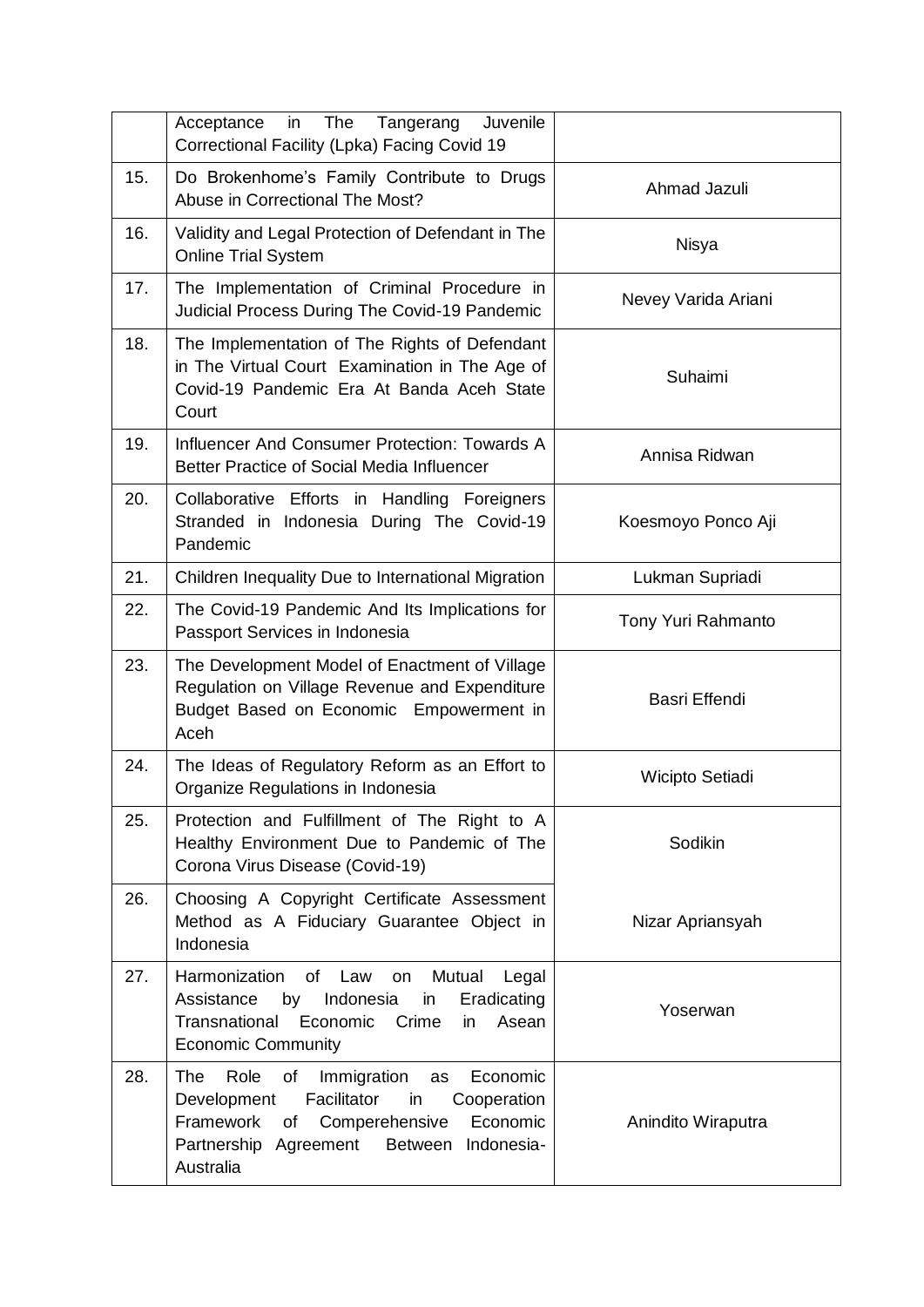| 29. | Protection of Human Rights in The Constitution:<br><b>UUD 1945 Amandment</b>                                                                                            | Harisman                   |
|-----|-------------------------------------------------------------------------------------------------------------------------------------------------------------------------|----------------------------|
| 30. | Lockdown Policy in Human Rights Perspective in<br><b>Modern Law Countries</b>                                                                                           | Andryan                    |
| 31. | Strengthening The Role of The Attorney in<br>Oversight of The Flow of Belief That Has The<br>Potential Danger to The Community and The<br>State in Social Media         | Kristianus Jimy Pratama    |
| 32. | Data Protection for Patient As A Guarantee<br>During The Covid-19 Pandemic from The Use of<br>Big Data as A Data Collection Tool in Indonesia<br>(Law and Human Rights) | Jose Guardiola             |
| 33. | Evaluating The Usage of Banda Aceh Open Data<br>Portal                                                                                                                  | Muhammad Zuhri             |
| 34. | Big Data Based Legal Analysis as A Legislative<br><b>Policy Making Process</b>                                                                                          | Himas El Hakim             |
| 35. | A Regulatory Model to Fight Plague Attack                                                                                                                               | Rachmat Trijono            |
| 36. | Health Care Protection for Gig Workers: A Brief<br><b>Case During Pandemic</b>                                                                                          | Siciliya Mardian Yoel      |
| 37. | Preparedness of Preparations and Routine in<br>Indonesia in Prevention and Control of Covid-19                                                                          | Padmono Wibowo             |
| 38. | Will Creative Industries Survive in Industrial<br>Revolution 4.0? An Experience from Batik Tulis<br>Lasem                                                               | Ali Roziqin                |
| 39. | Consumer Protection in E-Commerce: A Case<br><b>Study on Lodging Application</b>                                                                                        | Durianto Darmadi           |
| 40. | Internet Access and Public Awareness Toward<br>Covid-19                                                                                                                 | Erisva Hakiki Purwaningsih |
| 41. | The Effect of Coffee Roasting Machine on<br>Increasing Production of Arabic Coffee KSM<br>Galuh Lestari Dusun Gunungmalang                                              | Ria Manurung               |
| 42. | <b>The</b><br>Effectiveness<br>of Virtual<br>Arbitration<br>Enforcement as A New Alternative in Dispute<br>Settlement                                                   | Eva Juliana Purba          |
| 43. | Enabling People with Disabilities' Dream to<br><b>Become Public Servants</b>                                                                                            | Okky Chahyo Nugroho        |
| 44. | Cash Waqf Ii A Tool to Support Children<br>Education in Covid 19 Pandemic                                                                                               | Faisal                     |
| 45. | Academic Manuscripts of Regional Regulation<br>Regarding Women Protection in Bekasi Regency                                                                             | Suharjuddin                |